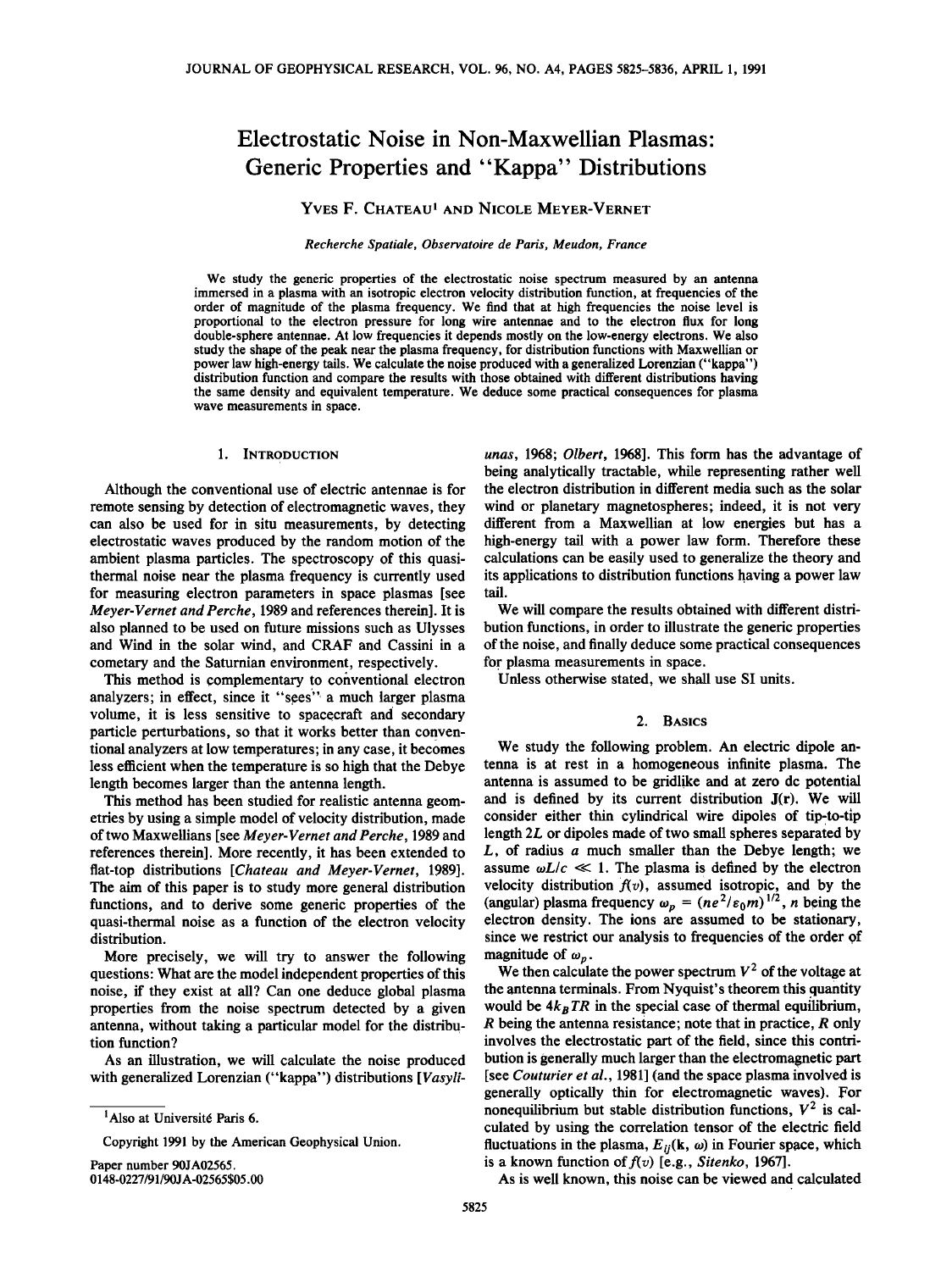**as the fluctuating electrostatic field due to the motion of passing plasma particles, "dressed" by the dielectric func**tion  $\varepsilon_L (\mathbf{k}, \omega)$ . Broadly speaking, this means that for  $\omega < \omega_n$ **the antenna mostly sees the shot noise of electrons passing at distances smaller than the Debye length (see equation (9)),**  while for  $\omega > \omega_p$  the plasma temporal dispersion (i.e., the variation of  $\varepsilon_L$  with  $\omega$ ) also becomes important and the **electron motion induces damped longitudinal plasma waves.** 

We start from the expression of  $V^2$  deduced [Chateau and *Meyer-Vernet*, 1989] from the correlation tensor  $E_{ii}(\mathbf{k}, \omega)$ **and the antenna geometry:** 

$$
V^{2} = \frac{16m\omega_{p}^{2}}{\pi\epsilon_{0}} \int_{0}^{\infty} dk \frac{F(kL)B(k)}{k^{2}|\epsilon_{L}|^{2}}
$$
 (1) where

$$
B(k) = \frac{2\pi}{k} \int_{\omega/k}^{\infty} dv \; v f(v) \tag{2}
$$

$$
\varepsilon_L = 1 + \frac{2\pi\omega_p^2}{k} \int_{-\infty}^{+\infty} dv_{\parallel} \frac{v_{\parallel} f(v_{\parallel})}{kv_{\parallel} - \omega - i\sigma}
$$
 No  
100  
Ma

where  $v_{\parallel}$  is the component of **v** parallel to **k** and the **distribution function is normalized as** 

$$
\int d^3v f(v) = \int dv 4\pi v^2 f(v) = 1
$$

**The term io denotes an infinitesimal positive imaginary part, and the function F specifies the antenna geometry as** 

$$
F(x) = \frac{1}{x} \left[ Si(x) - \frac{1}{2} Si(2x) - \frac{2}{x} sin^4\left(\frac{x}{2}\right) \right] (wires)
$$
 (4)

$$
F(x) = \frac{1}{4} \left( 1 - \frac{\sin x}{x} \right) \quad \text{(spheres)} \tag{5}
$$

**where Si is the sine integral function; for the wire antenna we have assumed that the current varies linearly with the distance to the antenna feed point [see Couturier et al., 1981].** 

Note that from (3) the imaginary part of  $\varepsilon_L$  is

Im 
$$
\varepsilon_L = \frac{2\pi^2 \omega \omega_p^2}{k^3} f\left(\frac{\omega}{k}\right)
$$
 (6)

# **3. GENERIC PROPERTIES OF THE ELECTROSTATIC NOISE**

We will characterize the noise  $V^2$  in the most general way, i.e., as a function of the (angular) plasma frequency  $\omega_p$  and of the other moments of the distribution function  $f(v)$  defined **as** 

$$
\langle v^n \rangle = \int d^3v \; v^n f(v) = \int dv \; 4 \pi v^{n+2} f(v) \qquad (7)
$$

**We define the equivalent temperature as** 

$$
T = \frac{m}{3k_B} \langle v^2 \rangle \tag{8}
$$

We will study the specific cases  $\omega \ll \omega_p$  (but still much larger than the ion plasma frequency),  $\omega \gg \omega_p$ , and  $\omega \approx \omega_p$ .

#### **3.1. Low Frequencies**

Let us consider the limit  $\omega/kv \rightarrow 0$ . The dielectric function **(3) becomes** 

$$
\varepsilon_L \approx 1 + \frac{4\pi\omega_p^2}{k^2} \int_0^\infty dv f(v)
$$

**which can be rewritten by analogy with a Maxwellian plasma, in the form** 

$$
\varepsilon_L \approx 1 + \frac{1}{k^2 L_D^2} \tag{9}
$$

**where the Debye length is defined as** 

$$
L_D = \left[4\pi\omega_p^2 \int_0^\infty dv f(v)\right]^{-1/2} \tag{10}
$$

Note in passing that in the particular case where  $f(v)$  is **Maxwellian, this definition yields the Debye length as a function of the temperature as** 

$$
L_{D_{\text{maxw}}} = \left(\frac{k_B T}{m \omega_p^2}\right)^{1/2} \tag{11}
$$

In general, however,  $L_D \neq L_{D_{\text{max}}}$ , although both quantities **are of the same order of magnitude. Hereafter, we shall use**   $L_{D_{\text{max}}}$  when we need an expression depending only on  $\omega_p$ **and the equivalent temperature T (8), but not on the particular shape of the distribution.** 

**Taking the low-frequency limit of (2), we deduce from (1)**  (making the change of variable  $y = kL_D$ ) the variation of the noise with the distribution function  $f(v)$ ,

$$
V^{2} = \frac{8m}{\pi \epsilon_{0}} \left[ \int_{0}^{\infty} dv v f(v) \right] \left[ \int_{0}^{\infty} dv f(v) \right]^{-1} \int_{0}^{\infty} dy \frac{y F(y L/L_{D})}{(1 + y^{2})^{2}} \tag{12}
$$

First, let us consider long antennae, i.e.,  $L/L_D \gg 1$ . The **function F can be approximated for large arguments by** 

$$
F(x) \approx \frac{\pi}{4x} \qquad x \gg 1 \quad \text{(wires)} \tag{13}
$$

$$
F(x) \approx \frac{1}{4} \qquad x \gg 1 \quad \text{(spheres)} \tag{14}
$$

**We thus obtain from (12)** 

$$
V^2 = \frac{\pi^{1/2}m}{4\epsilon_0 \omega_p L} \left[ \int_0^\infty dv v f(v) \right] \left[ \int_0^\infty dv f(v) \right]^{-3/2} \qquad (15)
$$

$$
L/L_D \gg 1 \quad \text{(wires)}
$$

$$
V^2 = \frac{m}{\pi \varepsilon_0} \left[ \int_0^\infty dv v f(v) \right] \left[ \int_0^\infty dv f(v) \right]^{-1} \tag{16}
$$

 $L/L_p \gg 1$  (spheres)

Second, consider short antennae, i.e.,  $L/L_D \ll 1$ . The **function F can be approximated for small arguments by** 

$$
F(x) \approx x^2/24
$$
  $x \ll 1$  (wires or spheres) (17)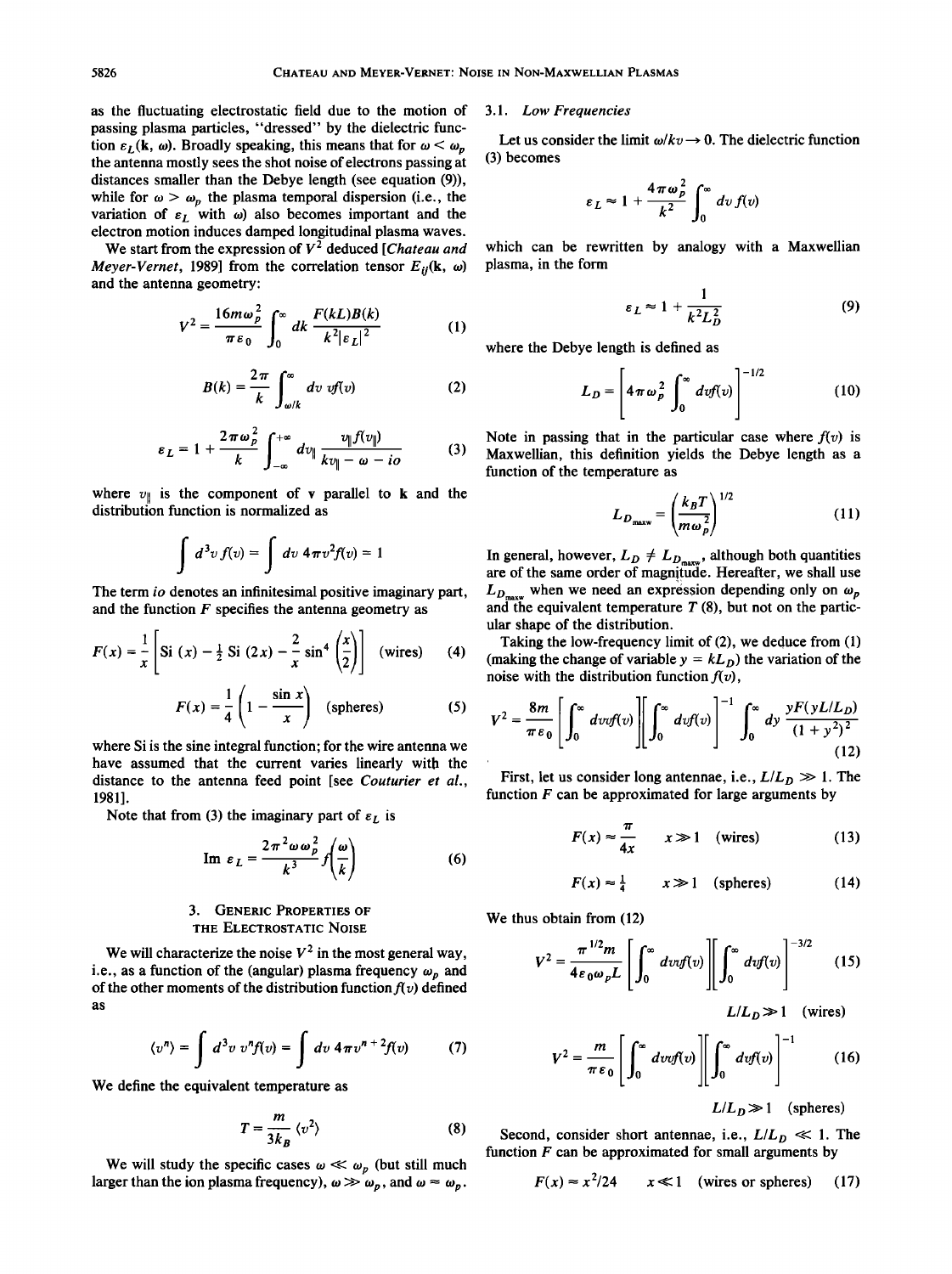**Inserting (17) into the part of the y integral in (12) where**   $yL/L_D$  < 1, we obtain for both the wire and the sphere **dipole antennae** 

$$
V^{2} = \frac{4m\omega_{p}^{2}L^{2}}{3\epsilon_{0}} [\ln(L_{D}/L) + O(1)] \int_{0}^{\infty} dvdf(v) \qquad (18) \quad \text{as} \\ k \qquad kL/L_{D} \ll 1 \qquad \ll
$$

**Looking at (15), (16), and (18), one sees that whether the antenna is made of wires or spheres, and whether it is large or small, the low-frequency noise level depends on the lower**  moments of the distribution function  $f(v)$ , and thus mainly **on the lower-velocity electrons. We expect, therefore, that it will be nearly insensitive to any high-energy tail of the velocity distribution.** 

#### **3.2. High Frequencies**

Let us now consider high frequencies, i.e.,  $\omega \gg \omega_p$ . In this case we can make the approximation  $\varepsilon_L \approx 1$  in (1) and thus **obtain** 

$$
V^2 \approx \frac{32m\omega_p^2}{\varepsilon_0} \int_0^\infty dk \, \frac{F(kL)}{k^3} \int_{\omega/k}^\infty dv \, dv \quad (19) \quad \text{whic}
$$
plas

**which can be rewritten** 

$$
V^2 \approx \frac{32m\omega_p^2}{\varepsilon_0} \int_0^\infty dv \; v f(v) \int_{\omega/v}^\infty dk \; \frac{F(kL)}{k^3} \qquad (20)
$$

For antennae satisfying  $\omega L/\omega_p L_p \gg 1$ , we approximate **the function F by using (13) or (14) depending on the antenna geometry, and we deduce the noise power spectrum** 

$$
V^{2} \approx \frac{2m\omega_{p}^{2}}{3\varepsilon_{0}L\omega^{3}} \langle v^{2} \rangle \qquad \omega/\omega_{p} \gg \text{max} [1, L_{D}/L] \quad \text{(wires)}
$$
\n(21) V

$$
V^{2} \approx \frac{m\omega_{p}^{2}}{\pi \epsilon_{0}\omega^{2}} \langle v \rangle \qquad \omega/\omega_{p} \gg \text{max} [1, L_{D}/L] \quad \text{(spheres)} \quad \text{and}
$$

**where the moments of the distribution function are defined in (7).** 

**We therefore obtain the very interesting result that the high-frequency electrostatic noise is proportional to the total electron pressure P for long wire antennae and proportional to the total electron flux J for 10ng double-sphere antennae:** 

$$
V^{2} \approx \frac{2e^{2}}{\varepsilon_{0}^{2}Lm\omega^{3}} P \qquad \omega/\omega_{p} \gg \max [1, L_{D}/L] \quad \text{(wires)}
$$
\n(23)

$$
V^{2} \approx \frac{4e^{2}}{\pi \varepsilon_{0}^{2} m \omega^{2}} J \qquad \omega/\omega_{p} \gg \text{max} [1, L_{D}/L] \quad \text{(spheres)}
$$
\n(24)

where  $P = nm(v^2)/3 = nkT$  and  $J = nm(v)/4$  and where the **equivalent temperature is defined in (8). This generalizes to any stable distribution function, the results previously found [Meyer-Vernet and Perche, 1989] for distributions made of a sum of Maxwellians.** 

# **3.3. Frequencies Just Above the Plasma Frequency**

Let us now consider frequencies  $\omega \approx \omega_n$ .

For short antennae, i.e.,  $L/L_D \ll 1$ , we expect that the noise  $V^2$  will not vary greatly with frequency [*Meyer-Vernet* **and Perche, 1989]; indeed, antennae of length L are mostly**  sensitive to wave numbers  $k \ge 1/L$  (see (4) and (5)), i.e., to  $k \gg 1/L_D$  for short antennae; this means that the range  $\omega / kv$ **<< 1 should play the dominant part in the integral (1), so that the results obtained in section 3.1 should hold also for any frequency of the order of magnitude of the plasma frequency.** 

Let us now consider long antennae, i.e.,  $L/L_D \gg 1$ . We then take the opposite limit  $\omega / kv \gg 1$ ; considering suffi**ciently well-behaved distribution functions, we use the**  asymptotic expansion of (3) in powers of  $kv/\omega$ ,

$$
\text{Re } \varepsilon_L \approx 1 - \frac{\omega_p^2}{\omega^2} \left[ 1 + \frac{k^2}{\omega^2} \left\langle v^2 \right\rangle + \frac{k^4}{\omega^4} \left\langle v^4 \right\rangle + \cdots \right] \tag{25}
$$

Hence the nearly real zero of  $\varepsilon_L$ ,

$$
k_0 \approx \frac{\omega}{\langle v^2 \rangle^{1/2}} \left( \frac{\omega^2}{\omega_p^2} - 1 \right)^{1/2} \tag{26}
$$

**which is analogous to the usual Langmuir wave in a thermal plasma.** 

**We now calculate the contribution of this zero to the**  integral (1) giving the noise. Writing for  $k \approx k_0$ 

$$
\operatorname{Re} \varepsilon_L \approx (k - k_0) \frac{\partial \operatorname{Re} \varepsilon_L}{\partial k}
$$

$$
\frac{\partial \operatorname{Re} \varepsilon_L}{\partial k} \approx -\frac{2\omega_p^2 k_0 \langle v^2 \rangle}{\omega^4}
$$

we deduce the contribution to  $V^2$ ,

$$
V_0^2 \approx \frac{16m\omega_p^2}{\varepsilon_0} F(k_0 L)B(k_0) \left(k_0^2 \left|\text{Im } \varepsilon_L \frac{\partial \text{Re } \varepsilon_L}{\partial k}\right|_{k=k_0}\right)^{-1}
$$

**and hence** 

$$
V_0^2 \approx \frac{4m\omega_p F(k_0 L)B(k_0)}{\pi^2 \epsilon_0 \langle v^2 \rangle f(\omega/k_0)} \qquad L/L_D \gg 1 \tag{27}
$$

with  $B(k)$  given in (2), thus

$$
B(k_0) = \frac{2\pi}{k_0} \int_{\omega/k_0}^{\infty} dv \text{ of } (v)
$$
 (28)

Hence when  $k_0$  is given by (26), the noise exhibits a cutoff at  $\omega = \omega_p$ , with a peak given by  $V_0^2$  just above  $\omega_p$ . This peak depends, through  $B(k_0)/f(\omega/k_0)$ , on the distribution function for velocities  $v \ge \omega/k_0$ . Thus for a given value of  $\omega/\omega_p$  the **noise depends on the electrons of velocity** 

$$
v \ge v_{\omega} = \frac{\omega}{k_0} = \left[ \frac{\langle v^2 \rangle}{(\omega^2/\omega_p^2 - 1)} \right]^{1/2}
$$

$$
= \left( \frac{3k_B T}{2mX} \right)^{1/2} \tag{29}
$$

**where we have put**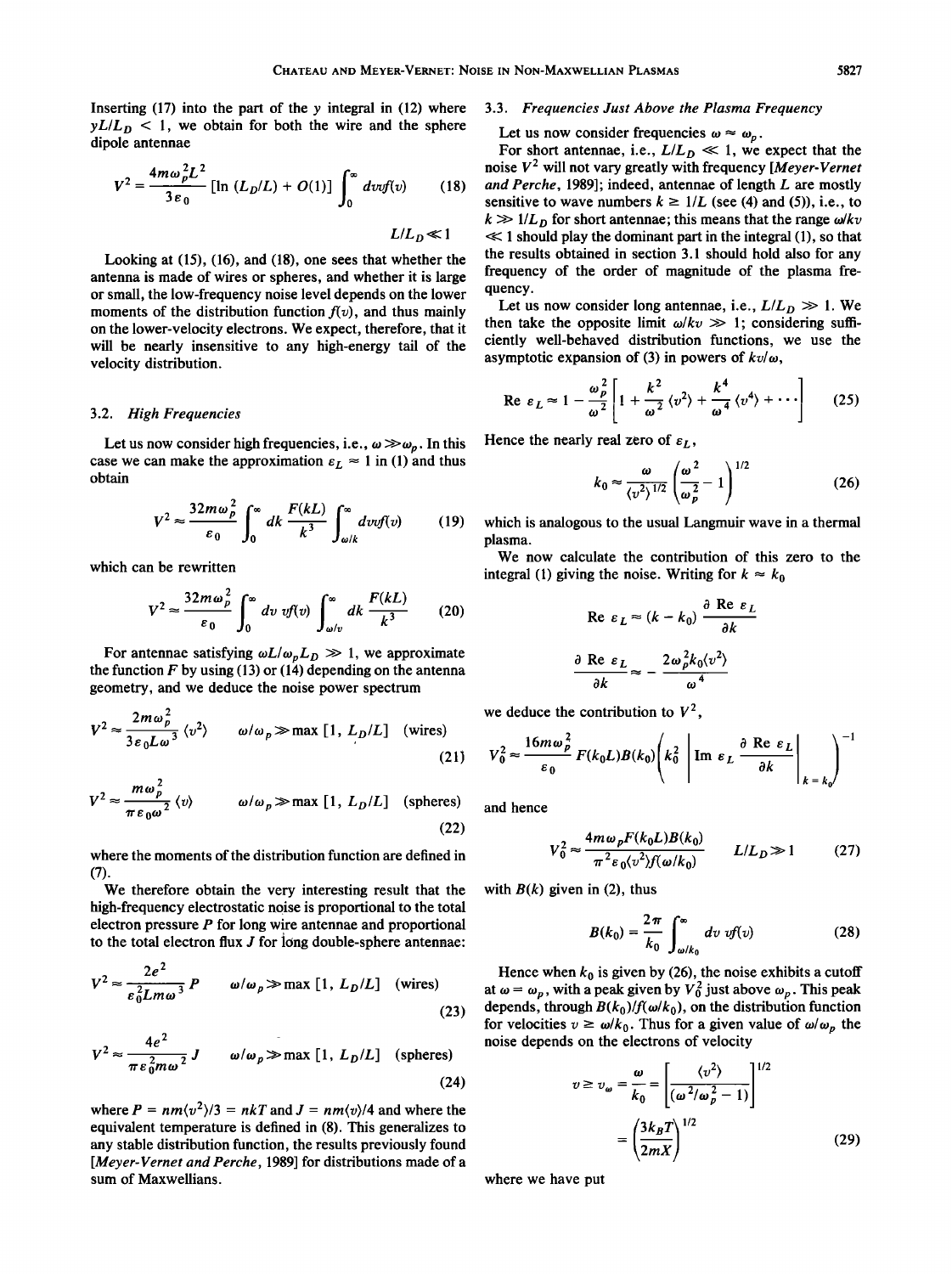$$
X=\frac{\omega}{\omega_p}-1\ll 1
$$

**so that the high-energy electrons determine the noise near**   $\omega_p$ .

**Note that a relativistic treatment would be needed if**  relativistic electrons contributed much, namely if  $v_{\omega}$  were not much smaller than c; this occurs when  $X = \omega/\omega_p - 1$  is **equal to or smaller than** 

$$
X_m = \frac{\langle v^2 \rangle}{2c^2} \approx 2.5 \times 10^{-10} T(\text{K})
$$
 (30)

**Therefore, in the usual space plasmas this problem occurs**  only for very small receiver bandwidths; for instance, in the **solar wind it only occurs when**  $\omega/\omega_p - 1$  **is smaller than a** few times  $10^{-4}$ .

**It must also be kept in mind that the approximation (26) of**   $k_0$  is not valid for any distribution function; in some cases, **the first terms of the asymptotic expansion (25) may not represent a correct estimate (even though a relativistic treatment ensures the convergence of the high-order mo**ments  $\langle v^n \rangle$ , and other nearly real zeros of  $\varepsilon_L$  might appear. **In practice, however, this problem only occurs in the rare case when the contribution of the very hot electrons to the pressure is dominant.** 

**Now, let us deduce the shape of the peak for different high-energy electron distributions.** 

First, let us assume that the high-energy tail of  $f(v)$  is a **Maxwellian whose temperature is**  $T_H = mv_H^2/2$ **, such that** 

$$
f(v) \propto \exp\left(-v^2/v_H^2\right) \qquad v \ge v_\omega \tag{31}
$$

 $v_{\omega}$  being defined in (29). In this case,  $B(k_0)/f(\omega/k_0) \propto 1/k_0$ , **and (27) yields** 

$$
V_0^2 \approx \frac{4m\omega_p F(k_0 L)v_H^2}{\pi \epsilon_0 \langle v^2 \rangle k_0} \qquad L/L_D \gg 1 \tag{32}
$$

for frequencies such that (31) holds. Since  $F(x) \propto x^2$  for  $x \to$ 0, one has  $V_0^2 \rightarrow 0$  when  $\omega \rightarrow \omega_p$ , and the noise has a peak at the value of  $\omega/\omega_p$  corresponding to the value of

$$
k_0 L = \left(\frac{2X}{3}\right)^{1/2} \frac{L}{L_{D_{\text{maxw}}}}
$$

**for which F(x)/x is maximum [Meyer-Vernet and Perche, 1989]; the peak occurs at**  $X = \omega/\omega_p - 1 \approx 8(L_{D_{\text{max}}}/L)^2$  **for the wire dipole antenna (and a value about 2 times larger for the double-sphere dipole); its width is of the same order of magnitude, defining the "width" as the relative frequency band for which the noise is larger than about 1/e its peak value. The amplitude of the peak [Meyer-Vernet and Perche, 1989] can be put in the form** 

$$
V_{\text{max}}^2 \approx \frac{0.05(mk_B T)^{1/2}}{\varepsilon_0} \frac{T_H}{T} \frac{L}{L_D}
$$
  

$$
\approx 2 \times 10^{-17} (T)^{1/2} \frac{T_H}{T} \frac{L}{L_D}
$$
 (33)

**for the wire dipole antenna (and a value about 30% larger for the spheres).** 

Let us now assume that the high-energy tail of  $f(v)$  has a **power law shape** 

$$
f(v) \propto v^{-n} \qquad v \ge v_{\omega} \tag{34}
$$

In this case, we expect a more spiky behavior for  $V_0^2$  since  $B(k_0)/f(\omega/k_0) \propto 1/k_0^3$ , so that (27) yields

$$
V_0^2 \approx \frac{8m\omega_p^3 F(k_0 L)}{\pi \varepsilon_0 (n-2) \langle v^2 \rangle k_0^3} \qquad L/L_D \gg 1 \tag{35}
$$

**for frequencies such that (34) holds.** 

**Equation (35) exhibits an important difference with the Maxwellian case: the function**  $F(x)/x^3 \rightarrow \infty$  **when**  $x \rightarrow 0$ **,** without having a maximum at  $x \neq 0$ . This would yield  $V_0^2 \rightarrow$  $\infty$  for  $\omega \to \omega$ <sub>p</sub> if the electron velocities were allowed to **become infinite, but as indicated above, equation (35) is not**  valid too close to  $\omega_n$ , i.e., for  $X \leq X_m$  ( $X_m$  being defined in **(30)). To obtain the peak behavior, we approximate F by (17)**  for  $k_0 L \ll 1$ , and we get

$$
V_0^2 \approx \frac{0.04(mk_B T)^{1/2}}{\varepsilon_0 (n-2)X^{1/2}} \left(\frac{L}{L_{D_{\text{maxw}}}}\right)^2 \tag{36}
$$

**for** 

$$
X_m \ll X = \omega/\omega_p - 1 \ll (L_{D_{\text{max}}} / L)^2 \ll 1
$$

(and X such that (34) holds,  $v_{\omega}$  being given by (29)). Thus the noise has a finite peak at  $X$  of the order of  $X_m$  and a width (at **1/e level) of the same order. In practice, this part will generally be hidden by the finite frequency resolution**  $\Delta \omega/\omega$ **of the receiver, so that the apparent peak amplitude will be of the order of the value given by (36) where X is replaced by**   $\Delta \omega / \omega$  (assuming the resolution  $\Delta \omega / \omega < (L_{D_{\text{max}}}/L)^2$  and of the **order of the relative bandwidth, so that the noise measured should be of the order of the mean of (36) over the bandwidth**   $\Delta\omega$ ). In practice, however, this part of the spectrum might be **modified by the antenna impedance as discussed in section 3.4.** 

**In short, for long antennae, while the cutoff of the spectrum occurs at the plasma frequency, the fine structure of the peak just above**  $\omega_p$  **depends on the shape of the high-energy tail of the velocity distribution. More precisely, if it is**  Maxwellian, then the peak occurs above  $\omega_p$ , and its width is of the order of  $8(L_D/L)^2$ ; on the other hand, for a power law tail the peak is nearly at  $\omega_p$  and is sharper (and it has also a fine structure of relative width  $\langle v^2 \rangle / 2c^2$ , which is generally **hidden by the finite receiver bandwidth).** 

**An important question therefore arises: Consider an experiment having a frequency resolution**  $\Delta \omega/\omega$  **insufficient to resolve the fine structure of the peak. In this case, one**  cannot deduce the high-energy tail of  $f(v)$ ; more precisely, one cannot deduce  $f(v)$  for  $v \geq \left[\frac{\langle v^2 \rangle}{(2\Delta \omega/\omega)}\right]^{1/2}$ , except if **these electrons contribute significantly to the pressure or to**  lower-order moments of  $f(v)$ . But one can still deduce the plasma frequency and the other low-order moments of  $f(v)$ , **by using the other parts of the spectrum.** 

#### **3.4. Antenna Impedance**

**The voltage power spectrum calculated above appears at the antenna terminals. In practice, however, the antenna is**  connected to a receiver with a finite impedance  $Z_R$ . It is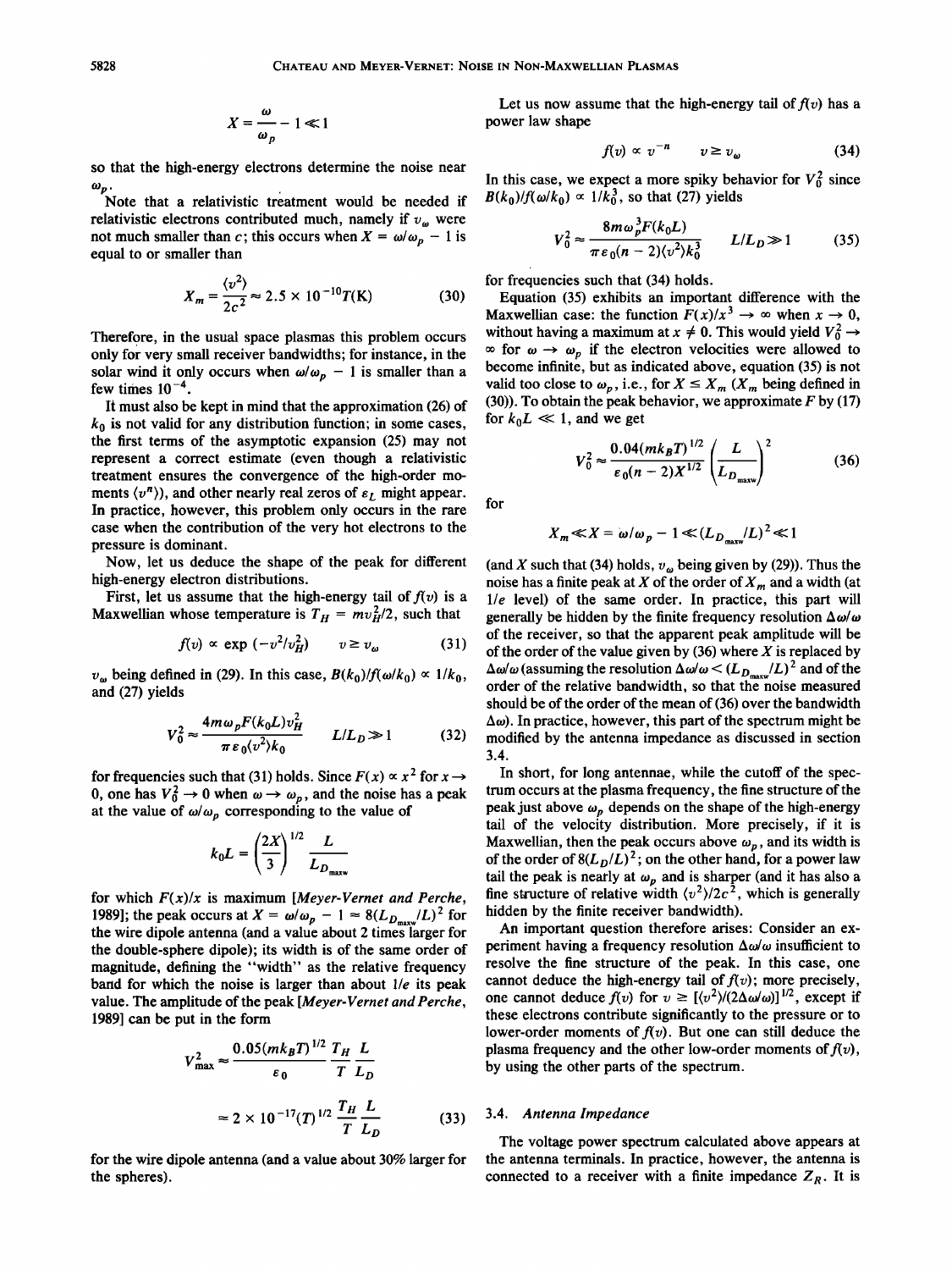**possible to build receivers with an input resistance of the order of 109 ohms or larger, but one cannot eliminate, in**  parallel to this resistance, a "base" capacity  $C_b$  due to the **receiver input capacity and to the antenna erecting mechanism, which is usually of the order of a few tens of picofar**ads, so that one generally has  $Z_R \approx 1/iC_b\omega$ .

**A precise plasma measurement therefore requires calcu**lating the antenna impedance  $Z = R + 1/iC\omega$ , from which **one deduces the receiver gain** 

$$
\Gamma^{2} = \frac{V^{2}}{V_{R}^{2}} = \left(\frac{C + C_{B}}{C}\right)^{2} + (RC_{B}\omega)^{2}
$$
 (37)

**The antenna impedance is given by [Meyer-Vernet and Perche, 1989]** 

$$
Z = \frac{4i}{\pi^2 \varepsilon_0 \omega} \int_0^\infty dk \, \frac{F(kL)F_a(ka)}{\varepsilon_L} \tag{38}
$$

where the function F is given in (4) or (5), and  $F_a$  takes into **account the finite radius a of the antenna as** 

$$
F_a(x) = J_0^2(x)
$$
 wires  

$$
F_a(x) = \left[\frac{\sin x}{x}\right]^2
$$
 spheres  
Suc

Indeed, although for  $a/L_p \ll 1$ , both the real part of Z and  $V^2$  can be calculated by using the approximation  $F_a(x) = 1$ **as we did in the previous sections, this is not so for the imaginary part of Z since the capacitance depends on the**  field at distance a, so that one cannot use the limit  $ka \rightarrow 0$ **[Meyer-Vernet and Perche, 1989].** 

For sufficiently small values of  $a/L_D$ ,  $\Gamma^2$  exhibits a rather smooth variation, except if one has simultaneously  $\omega \approx \omega_p$ and  $L/L_p > 10$  [Couturier et al., 1981]. In the latter case, the **fine structure of the peak of the spectrum might be affected by the antenna impedance Z. Note, however, that one expects that Z should not depend very much on the highenergy electrons, except through their contribution to the low-order moments.** 

**In particular, it is easy to transpose to the resistance R the**  analytical results obtained for  $V^2$ , by noting that R (from **(38)) is calculated by replacing B(k) in (1) by the quantity** 

$$
\frac{k^2 \text{Im } \varepsilon_L}{4 \pi m \omega \omega_p^2} = \frac{\pi f(\omega/k)}{2mk}
$$

**Consequently, for low frequencies the analytical values**  for R are trivially deduced by replacing the integral  $\int_0^\infty$  $d\text{vol}(v)$  in (15), (16), and (18) by the quantity  $f(0)/(4m)$ .

**For high frequencies, R is given by (19), where the integral**  over v is replaced by  $f(\omega/k)/(4m)$ . Using as in section 3.2 the **approximations of F for large arguments (13) or (14) and**  making the change of variable  $v = \omega/k$ , we obtain instead of **(21) and (22)** 

$$
R \approx \frac{\omega_p^2}{2\varepsilon_0 L \omega^3}
$$
  $L/L_D \gg 1$  (wires) (39)  $\frac{1}{e}$ 

$$
R \approx \frac{2\pi\omega_p^2}{\varepsilon_0\omega^2} \int_0^\infty dv v f(v) \qquad L/L_D \gg 1 \quad \text{(spheres)} \tag{40}
$$

**An interesting point is that the high-frequency resistance of a long wire dipole antenna is independent of the distribution function: it only depends on the total electron density.** 

**In the vicinity of the plasma frequency, R is given by (27)**  for long antennae, where  $B(k_0)$  is to be replaced by  $\pi f(\omega)$  $k_0$ )/(2*mk*<sub>0</sub>), and thus

$$
R \approx \frac{2\omega_p F(k_0 L)}{\pi \varepsilon_0 \langle v^2 \rangle k_0} \qquad L/L_D \gg 1 \tag{41}
$$

**We find therefore that in contrast to the noise spectrum, the resistance does not depend crucially on the high-energy electrons (except if they contribute significantly to the pres**sure), even near  $\omega_p$ . This confirms the results previously **obtained in the particular case of distributions made of several Maxwellians.** 

# **4. "KAPPA" DISTRIBUTION FUNCTION**

# **4.1. Choice of the Distribution Function**

**We choose the following electron velocity distribution function:** 

$$
f_{\kappa}(v) = \frac{A}{(1 + v^2/\kappa v_0^2)^{\kappa + 1}}
$$
 (42)

Such  $f_{\kappa}$  functions will be named in this paper "kappa" functions";  $\kappa$  is a real number larger than or equal to 2, but **in order to simplify future calculations we will only consider integer values of** 

**These functions were introduced to describe the departure of actual electron distributions from Maxwellians in the interplanetary medium and the Earth's magnetosphere [see Olbert, 1968; Vasyliunas, 1968; Binsack, 1966].** 

**From the experimenter's point of view, these functions are very interesting, since although they have only two**  adjustable parameters, they are rather close to a Maxwellian **at low velocities, while they join smoothly onto a power law spectrum at high energies. The fitting of energy spectra measured in the Earth's plasma sheet gave approximate**  values  $\kappa \sim 2-4$  [*Vasyliunas*, 1968]. In the solar wind, values  $\kappa \sim 4$ -7 (J. D. Scudder, private communication, 1989) seem **to describe rather well the core-halo parameterization used by Feldman et al. [1975].** 

**From the theorist's point of view, the kappa functions have the interest of being analytically easily tractable. As is**  well known, they reduce to a Maxwellian distribution in the limit  $\kappa \rightarrow \infty$ .

**A convenient indicator for deviations of a distribution function from a superposition of Maxwellians might be the differential temperature used by Pilipp et al. [1987],** 

$$
T_{\text{diff}} = -\left(k_B \frac{d \ln f}{dE}\right)^{-1}
$$

 $(E = mv^2/2)$ . For a Maxwellian at temperature T,  $T_{\text{diff}} = T$ . **For a superposition of two Maxwellians ("cool" and "hot"),**   $T_{\text{diff}} = T_C$  at low energies but increases to  $T_H$  at larger **energies and remains constant. On the other hand, for kappa distributions we find** 

$$
T_{\text{diff}} = \frac{mv_0^2}{2k_B} \frac{\kappa + v^2/v_0^2}{\kappa + 1}
$$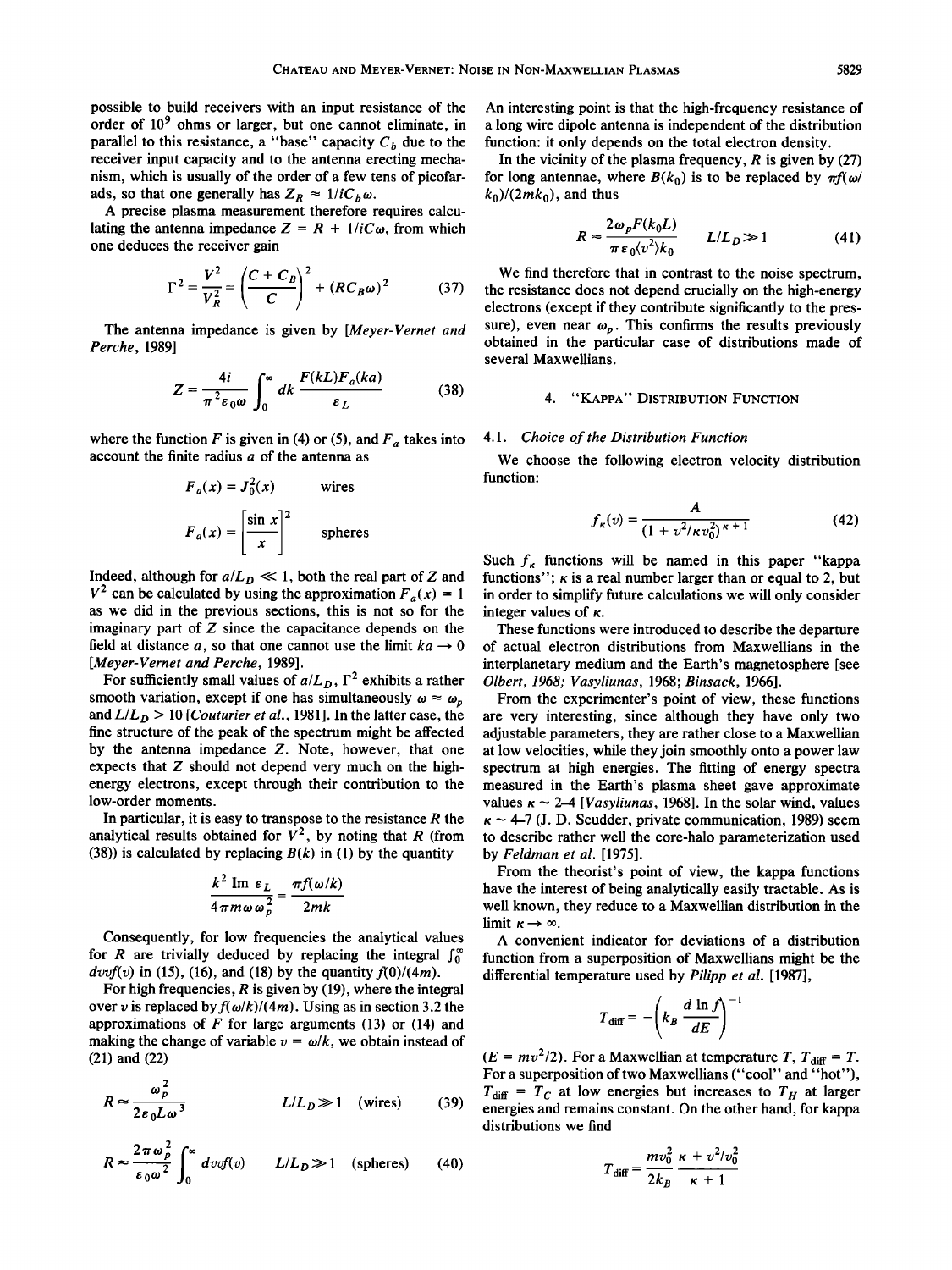

Fig. 1. Comparison between the "kappa" distribution functions corresponding to the values of  $\kappa$ used in this paper and their Maxwellian limit  $(\kappa \rightarrow \infty)$ . Here the functions have been normalized so that  $f(0) = 1$ .

Thus  $T_{\text{diff}}$  is constant at low energies, as for a Maxwellian, **but increases monotonically at larger energies. This behavior seems in qualitative agreement with the differential temperature calculated on the basis of isotropic distribution functions measured in the solar wind [see Pilipp et al., 1987,**  Figure 5c].

**Figure 1 shows a set of such functions compared to their Maxwellian limit.** 

Let us first calculate the moments of  $f(v)$  defined in (7). **We get** 

$$
\langle v^n \rangle = 2 \pi A (v_0 \kappa^{1/2})^{n+3} \Gamma \left( \frac{n+3}{2} \right) \Gamma \left( \kappa - \frac{n+1}{2} \right)
$$

$$
\cdot \left[ \Gamma(\kappa + 1) \right]^{-1} \qquad (43)
$$

where  $\Gamma(x)$  denotes the gamma function. Since the distribution function is normalized as  $\langle v^0 \rangle = 1$ , we find quite **immediately the value of A:** 

$$
A = \frac{\Gamma(\kappa + 1)}{(\pi \kappa)^{3/2} v_0^3 \Gamma(\kappa - 1/2)}
$$

We can also calculate the equivalent temperature  $T =$  $m\langle v^2 \rangle/3k_B$ ; using (43) and properties of the gamma function, **we obtain** 

$$
T = \frac{mv_0^2}{k_B} \frac{\kappa}{2\kappa - 3}
$$
 (44)

As said above, we only consider integer values of  $\kappa$ . In this **case, A becomes** 

$$
A = \frac{2^{\kappa - 1} \kappa!}{\pi^2 v_0^3 \kappa^{3/2} (2\kappa - 3)!!}
$$
 (45)

$$
\kappa! = 1 \times 2 \times 3 \times \cdots \times (\kappa - 1) \times \kappa
$$
  
(2\kappa - 3)!! = 1 \times 3 \times 5 \times \cdots \times (2\kappa - 5) \times (2\kappa - 3)

# **4.2. Longitudinal Dielectric Permittivity**

**The longitudinal dielectric permittivity is given by (3).**  Replacing  $f(v)$  by the kappa function, we obtain

$$
\varepsilon_L = 1 + \frac{2\pi\omega_p^2}{k} A
$$

$$
\int_{-\infty}^{+\infty} dv_{\parallel} \frac{v_{\parallel}}{(kv_{\parallel} - \omega - io)(1 + v_{\parallel}^2/\kappa v_0^2)^{\kappa + 1}}
$$

Setting  $x = v_{\parallel}/\kappa^{1/2}v_0$  and  $z = \omega/\kappa^{1/2}kv_0$ , we get

$$
\varepsilon_L = 1 + \frac{2\pi\omega_\rho^2}{k^2} (I_1 + zI_2)
$$
 (46)

**with** 

$$
I_1 = A v_0 \kappa^{1/2} \int_{-\infty}^{+\infty} \frac{dx}{(x^2 + 1)^{\kappa + 1}}
$$
 (47)

$$
I_2 = Av_0 \kappa^{1/2} \int_{-\infty}^{+\infty} \frac{dx}{(x-z-io)(x^2+1)^{\kappa+1}} \qquad (48)
$$

The calculation of  $I_1$  is straightforward and gives

$$
I_1 = \frac{1}{\pi v_0^2} \frac{\kappa - 1/2}{\kappa} \tag{49}
$$

Calculating  $I_2$  is equivalent to integrating the function

**where**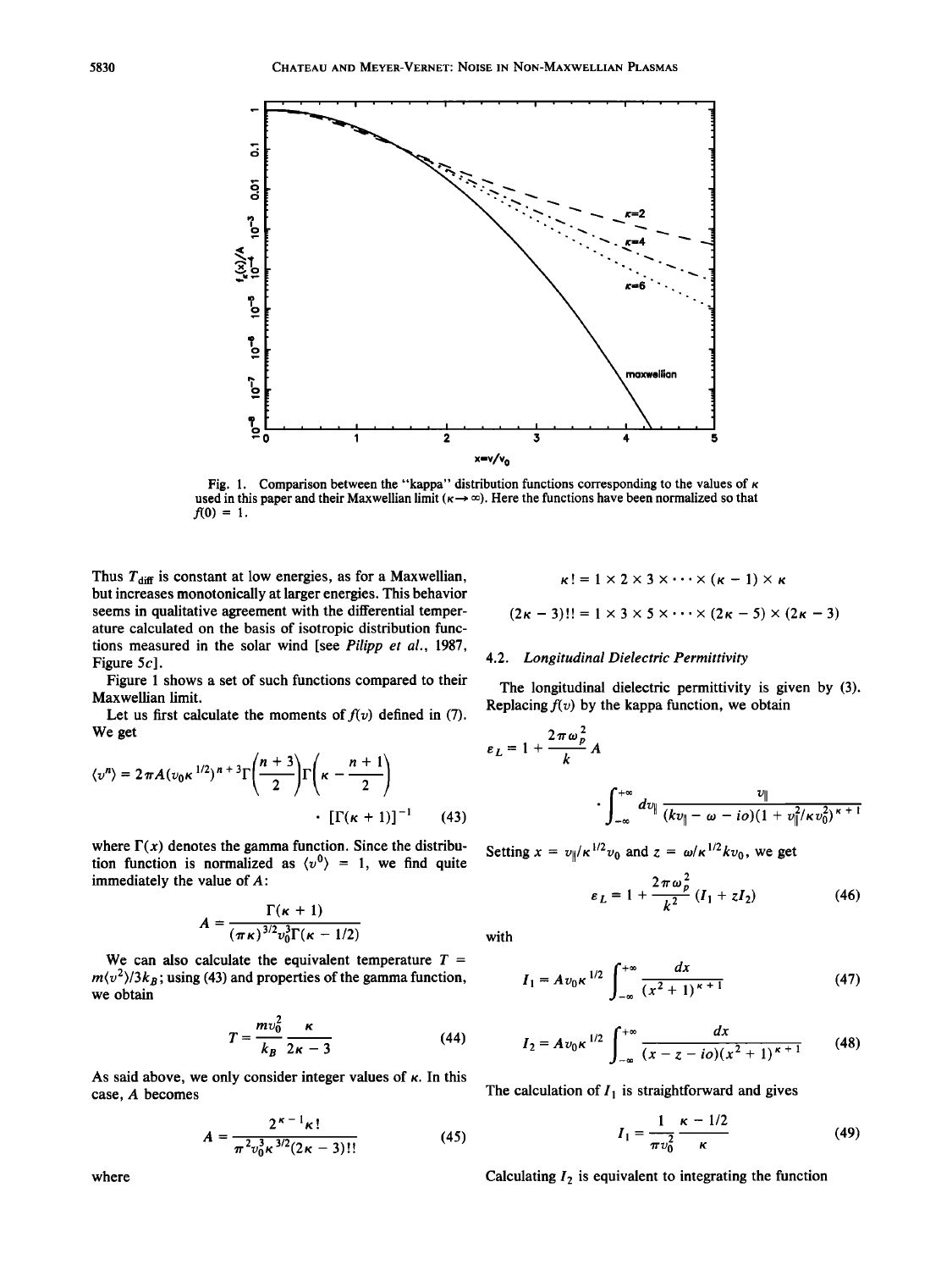$$
\frac{1}{(x-z)(x^2+1)^{\kappa+1}}
$$
 (50)

on the real axis avoiding the real pole  $x = z$  by passing below it. To achieve the calculation of  $I_2$ , the integration path is **closed with a large semicircle in the half complex plane Im x < 0. The contribution of the integration on this large semicircle is zero because** 

$$
\left|\frac{x}{(x-z)(x^2+1)^{k+1}}\right| \to 0 \qquad |x| \to \infty
$$

The only pole included inside the integration path is  $-i$ . So

$$
I_2 = Av_0\kappa^{1/2}(-2i\pi)R
$$

where R is the residue of the function (50) for the pole  $-i$ . **We have** 

$$
R = \frac{1}{\kappa!} \frac{d^{\kappa}}{dx^{\kappa}} \left( \frac{1}{(x-z)(x-i)^{\kappa+1}} \right) \qquad x = -i
$$

**Using Leibnitz's formula, we write** 

$$
\frac{d^{\kappa}}{dx^{\kappa}} \left( \frac{1}{(x-z)(x-i)^{\kappa+1}} \right)
$$
\n
$$
= \sum_{p=0}^{\kappa} C_{\kappa}^{p} \frac{d^{p}}{dx^{p}} \left( \frac{1}{(x-i)^{\kappa+1}} \right) \frac{d^{\kappa-p}}{dx^{\kappa-p}} \left( \frac{1}{x-z} \right)
$$

**with** 

$$
C_{\kappa}^{p} = \frac{\kappa!}{p!(\kappa - p)!}
$$

$$
\frac{d^{n}}{dx^{n}} \left(\frac{1}{x - z}\right) = (-1)^{n} \frac{n!}{(x - z)^{n+1}}
$$

$$
\frac{d^{n}}{dx^{n}} \left(\frac{1}{(x - i)^{\kappa + 1}}\right) = (-1)^{n} \frac{(\kappa + n)!}{\kappa!} \frac{1}{(x - i)^{\kappa + 1 + n}}
$$

**and we obtain eventually** 

$$
R = \frac{(-1)^{\kappa}}{\kappa!} \sum_{p=0}^{\kappa} \frac{(\kappa+p)!}{p!} \frac{1}{(2i)^{\kappa+1+p} (z+i)^{\kappa+1-p}}
$$

We can now deduce the final expression of  $\varepsilon_L$ :

$$
\varepsilon_L = 1 + \frac{z^2}{r^2} \left( 2\kappa - 1 + \frac{(-2)^{\kappa + 1}}{(2\kappa - 3)!!} iz \right)
$$

$$
\cdot \sum_{p=0}^{\kappa} \frac{(\kappa + p)!}{p!} \frac{1}{(2i)^{\kappa + 1 + p} (z + i)^{\kappa + 1 - p}} \right) \tag{51}
$$

where  $r = \omega/\omega_p = f/f_p$ .

**The dielectric function has the low-frequency limit** 

$$
\varepsilon_L \to 1 + \frac{z^2}{r^2} (2\kappa - 1) = 1 + \left(\frac{\omega_p}{kv_0}\right)^2 \frac{2\kappa - 1}{\kappa} \qquad \omega \to 0
$$

**Comparing this with the corresponding limit for a Maxwellian distribution, namely** 

$$
\varepsilon_L \to 1 + \frac{1}{k^2 L_D^2}
$$

**which means that the low-frequency electric perturbations**  are exponentially shielded over a distance  $L<sub>D</sub>$ , we define the **Debye length in this plasma as** 

$$
L_D = \frac{v_0}{\omega_p} \left(\frac{\kappa}{2\kappa - 1}\right)^{1/2} \tag{52}
$$

Note that by replacing  $v_0$  by its expression (44) as a function **of the equivalent temperature T, we obtain** 

$$
L_D = \frac{1}{\omega_p} \left( \frac{k_B T}{m} \frac{2\kappa - 3}{2\kappa - 1} \right)^{1/2}
$$
 (53)

so that the Debye length depends not only on  $\omega_p$  and T but also on  $\kappa$ . Of course, for  $\kappa \to \infty$ , we recover the usual Maxwellian result  $L_{D_{\text{max}}}$ .

# **4.3. Calculation of the Electrostatic Noise**

**The fluctuations of the electrostatic field are given in (1).**  The dielectric function  $\varepsilon_L$  has just been calculated and is **given by (51). F(kL) depends on the geometry of the antenna: depending on whether the antenna is a wire dipole or a dipole made of two spheres, expression (4) or (5) has to**  be used. Let us now calculate  $B(k)$ .

**Inserting (42) into (2), we get** 

$$
B(k) = \frac{2\pi A}{k} \int_{\omega/k}^{+\infty} dv \, \frac{v}{(1 + v^2/\kappa v_0^2)^{\kappa + 1}}
$$

which gives, after we set  $x = v^2/\kappa v_0^2$  and  $z = \omega/\kappa^{1/2} k v_0$ ,

$$
B(k) = \frac{2\pi A}{k} \frac{\kappa v_0^2}{2} \int_{z^2}^{+\infty} \frac{dx}{(1+x)^{\kappa+1}}
$$

**This is trivially integrated as** 

$$
B(k) = \frac{\pi A v_0^2}{k} \frac{1}{(1+z^2)^{\kappa}}
$$
 (54)

Substituting this expression of  $B(k)$  into (1) and setting  $z =$  $\omega/\kappa^{1/2} k v_0$ ,  $r = \omega/\omega_p$ , and  $u = L/L_D$  with  $L_D$  given by (52), **we obtain** 

$$
V^{2} = \frac{2^{\kappa+3}}{\pi^{2}\epsilon_{0}} \frac{\kappa!}{(2\kappa-3)!\kappa^{1/2}} \frac{m v_{0}}{r^{2}} \int_{0}^{+\infty} dz \ z F\left(\frac{r u}{z(2\kappa-1)^{1/2}}\right)
$$

$$
\cdot \left[ (1+z^{2})^{\kappa} |\epsilon_{L}|^{2} \right]^{-1} \quad (55)
$$

**Introducing the equivalent temperature given by (44), we find the expression of the normalized fluctuations** 

$$
\frac{V^2}{T^{1/2}} = \frac{2^{\kappa+3}}{\pi^2 \varepsilon_0} (k_B m)^{1/2} \frac{(\kappa-1)!(2\kappa-3)^{1/2}}{(2\kappa-3)!!} \frac{1}{r^2}
$$
  
. 
$$
\int_0^{+\infty} dz \ z F\bigg(\frac{ru}{z(2\kappa-1)^{1/2}}\bigg) [(1+z^2)^{\kappa}|\varepsilon_L|^2]^{-1} \qquad (56)
$$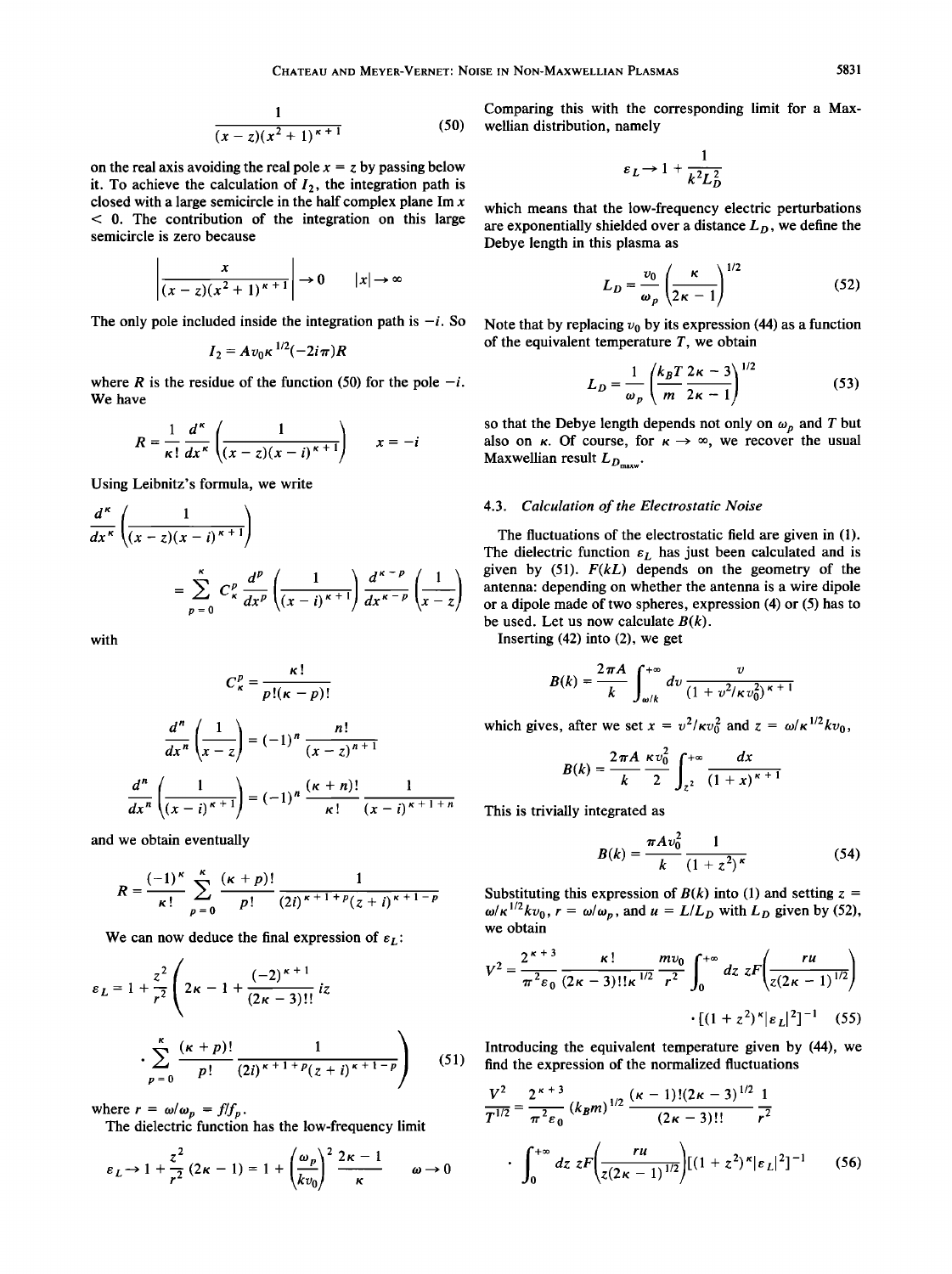

Fig. 2. Noise power spectrum in  $V^2$  Hz<sup>-1</sup> normalized to  $T(K)^{1/2}$  calculated with a "kappa" electron distribution  $(\kappa = 4)$  and a wire dipole antenna for different values of the normalized antenna length  $L/L_{D_{\text{maxw}}}$ .

**keeping in mind that**  $\varepsilon_L$  **is given in (51).** 

As the analytic calculation of  $V^2 T^{-1/2}$  cannot be done in **general, the integration must be numerically computed. This is easier than for a Maxwellian distribution since the dielec**tric permittivity  $\varepsilon_L$  does not involve any special function.

**The comparison between the spectra corresponding to kappa distribution functions and those corresponding to other distributions must be done for the same values of the**  equivalent temperature. Yet  $L<sub>D</sub>$  depends not only on the **temperature but also on**  $\kappa$  **(see equation (53)). That is why spectra shown in the figures have been drawn not for**  different values of  $u = L/L_D$  but for different values of  $u =$  $L/L_{D_{\text{maxw}}}$  where  $L_{D_{\text{maxw}}}$  (defined in (11)) is the value of  $L_D$  for **a Maxwellian distribution with the same equivalent temper**ature so that it now depends only on T (and  $\omega_p$  and L) but no longer on  $\kappa$ . Using (11) and the equivalent temperature given **by (44), we have** 

$$
L_{D_{\text{maxw}}} = \frac{v_0}{\omega_p} \left( \frac{\kappa}{2\kappa - 3} \right)^{1/2}
$$

**so that the only thing you have to do is to replace F[ru/z(2•**   $-$  1)<sup>1/2</sup>] by  $F[ru/z(2\kappa-3)]^{1/2}$  in the expression of  $V^2/T^{1/2}$ to achieve the calculation as a function of the parameter  $u =$  $L/L_{D_{\max}}$ .

#### **5. RESULTS AND DISCUSSION**

**In order to study how the shape of the distribution function determines the quasi-thermal noise spectrum, we will first compare spectra calculated with different values of • and then compare them with Maxwellian, "flat-top," or bi-Maxwellian distributions. Of course, we consider plasmas having the same density and equivalent temperature, so that**  the curves are drawn using the parameter  $L/L_{D_{\text{max}}}$ . In **calculating these curves we have excluded the spectral region where**  $1 < \omega/\omega_p < 1.01$ **, because it presents some** 

**numerical difficulties and, in any case, the usual noise receivers have a bandwidth of the order of 1% or more. The limitation due to relativistic velocities discussed in section 3.3 is then irrelevant if the equivalent plasma temperature is**  smaller than about  $4 \times 10^7$  K (because  $X_m$  is then smaller **than 1%). Note that from equation (36) the mean of the**  spectrum over the frequency range  $\omega/\omega_p = 1$  and  $\omega/\omega_p = 1$ **1.01 is about 2 times the value for**  $\omega/\omega_p = 1.01$ **.** 

**Figures 2 and 3 show a set of normalized spectra calcu**lated with a kappa distribution  $\kappa = 4$  for different values of the parameter  $L/L_{D_{\text{max}}}$  and a wire dipole and a double**sphere antenna, respectively. This illustrates the generic**  behavior of quasi-thermal noise spectra: a plateau below  $f_p$ , a cutoff at  $f_p$  with a peak which is sharper for long antennae, and a high-frequency spectrum proportional to  $f^{-3}$  or  $f^{-2}$  for **wire or sphere long dipole antennae, respectively; on the other hand, the spectrum is nearly flat for short antennae. As shown**  in section 3.3, the peak is sharp and occurs at  $f<sub>p</sub>$ , which is a **generic property of distributions having a power law tail.** 

Figure 4 shows the effect of changing the parameter  $\kappa$ . Here we have compared  $\kappa = 2$ , 4, and 6, for a short wire dipole antenna  $(L/L_{D_{\text{max}}} = 0.5)$  and a long one  $(L/L_{D_{\text{max}}} = 0.5)$ **8). Other cases are given by Chateau [1991]. The lowfrequency level depends on the low-order moments of the distribution (and more strongly for longer antennae), but**  these moments do not depend very much on  $\kappa$  for  $\kappa \gg 1$ : note for instance that for  $\kappa = 2$ ,  $L_D = L_{D_{\text{max}}} / 3^{1/2}$ , while for  $\kappa \geq 4$ ,  $L_D$  differs from  $L_{D_{\text{max}}}$  by less than 15%. This is why the curves  $\kappa = 4$  and  $\overline{6}$  are near each other but rather different from  $\kappa = 2$ .

**On the other hand, for long antennae the differences near**   $f_p$  stem from the high-energy tail, which varies as  $1/v^{2k+2}$ ; the peaks for the different values of  $\kappa$  behave as in (36). Note **also that if there are more high-energy electrons, the spec**trum just below  $f_p$  is higher, so that the cutoff is rounded off; this is clearly seen for the curve  $\kappa = 2$ . We also verify that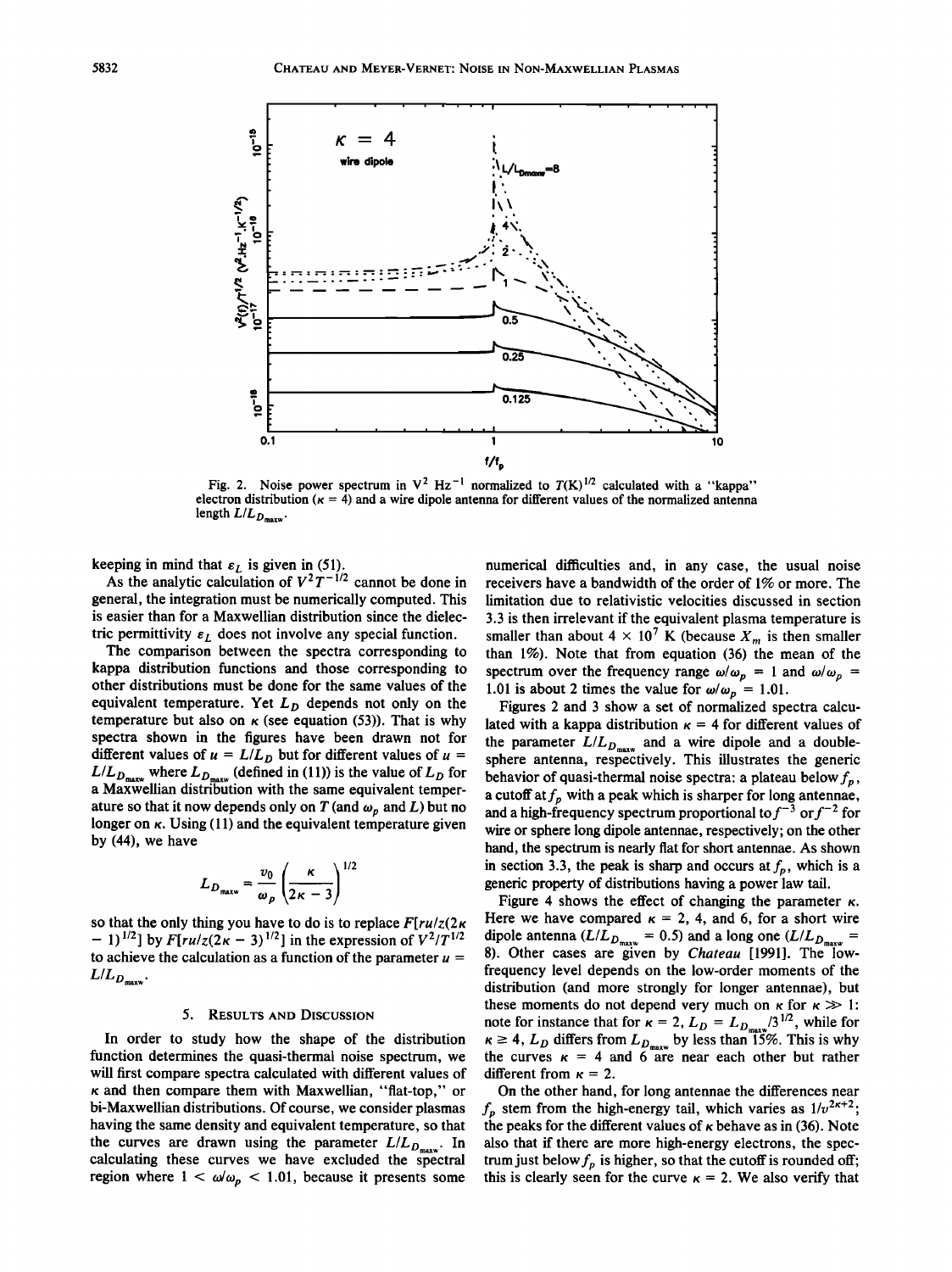

**Fig. 3. Same as Figure 2 for a double-sphere antenna.** 

for a long wire dipole antenna the high-frequency level depends not on  $\kappa$ , but only on  $n$  and  $T$ .

**In Figure 5, we compare three cases' a kappa distribution**   $(k = 3)$ , a Maxwellian, and a "flat top," for a short wire dipole antenna  $(L/L_{D_{\text{max}}} = 0.5)$  and a long one  $(L/L_{D_{\text{max}}} = 8)$ . The flat-top distribution  $f(v) \propto 1/1 + (v/v_0)^8$  was studied **by Chateau and Meyer-Vernet [1989]; it has aflat top at low energies and a power law tail**  $\propto v^{-8}$ . It is thus interesting to compare the results with a  $\kappa = 3$  distribution whose highenergy tail has the same form. We note the following points,  $\frac{1}{3.3}$ , the Maxwellian distribution produces a very different illustrating the generic properties. First, we see again that peak: it is much broader and oc illustrating the generic properties. First, we see again that **the high-frequency levels for a long dipole antenna are identical, since they depend only on n and T.** 

**Second, the peaks are identical for the kappa and the flat**  top, as expected from (36) since their high-energy tails have **the same power law variation. Note, however, an interesting**  point; though both tails vary as  $v^{-8}$ , they are not equal: for  $v/(v^2)^{1/2} \gg 1$ ,  $f(v)$  is a factor  $8/(2 + 2^{1/2})^{1/2}$  larger for  $\kappa = 3$ **than for the flat top, yet the peaks are identical. This is**  because the noise peak has the form  $V_0^2 \propto B(k_0)/f(\omega/k_0)$  (see (27)), so that only the shape of the tail (for velocities  $v > v_{\omega}$ ) matters, not its amplitude. Note also that as shown in section **3.3, the Maxwellian distribution produces a very different** 

Third, the low-frequency levels are slightly different, due **to the difference in the low-energy electrons. A final point is**



**Fig. 4.** Noise power spectrum in  $V^2$  Hz<sup>-1</sup> normalized to  $T(K)^{1/2}$ , calculated with "kappa" ctron distributions  $\kappa = 2, 4$ , and 6, with two different values of the normalized logath  $I/K$ **a a** wire dipole antenna.  $\mathbf{K} = 2$ , 4, and 6, with two different values of the normalized length  $L/L_{D_{\text{max}}}$  of a vire dipole antenna.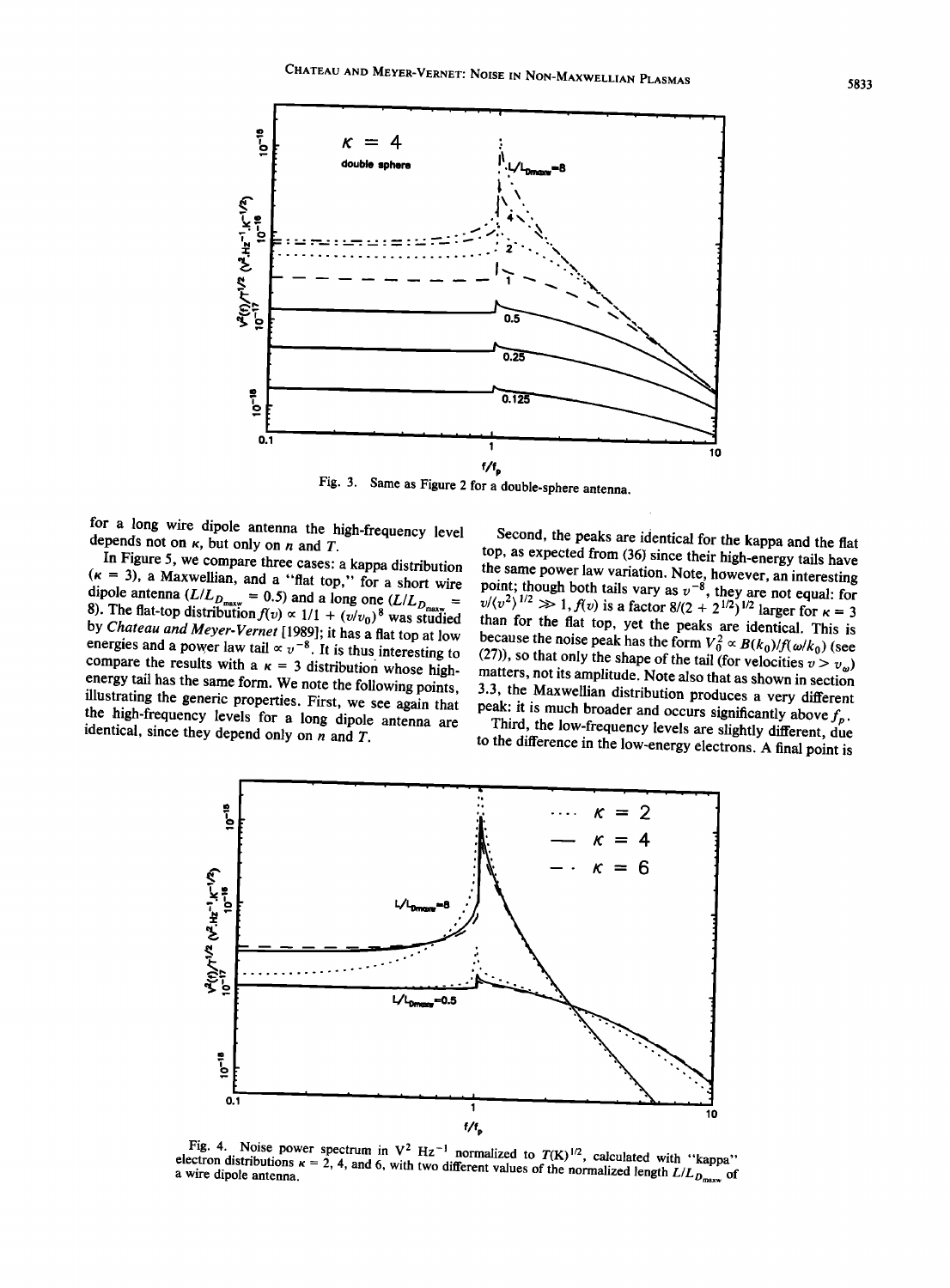

Fig. 5. Comparison between the spectra (normalized to  $T^{1/2}$ ) calculated with a "kappa" distribution  $\kappa = 3$ , a Maxwellian, and a "flat top," for two different values of the normalized length  $L/L_{D_{\text{max}}}$ **of a wire dipole antenna.** 

worth noting: although the function  $\kappa = 3$  and the flat top produce the same  $f_p$  peaks, the former gives a much larger noise level just below  $f_p$ . This is because this level, in **contrast to the peak, depends on the quantity of electrons in the high-energy tail (not only on the shape of the tail), and**  the function  $\kappa = 3$  has a much larger proportion of high**energy electrons than the flat top. On the other hand, we see that the Maxwellian, which has practically no high-energy**   $(v \gg \langle v^2 \rangle^{1/2})$  electrons, yields a spectrum with a very sharp **cutoff.** 

**(cold) Maxwellian distribution a second (hot) Maxwellian; this kind of modeling has been used to compute quasithermal noise spectra [see Couturier et al., 1981]. In Figure 6 we have compared a spectrum calculated with a sum of**  Maxwellians ( $n_H/n_C = 0.01$ ,  $T_H/T_C = 10$ ), with our results for a kappa  $(\kappa = 4)$  and a flat top distribution for a long wire dipole antenna of length  $L/L_{D_{\text{max}}} = 8$ ; these parameters are **rather typical in the solar wind. In order to illustrate a case with more high-energy electrons, Figure 7 compares a bi-**Maxwellian having  $n_H/n_C = 0.01$ ,  $T_H/T_C = 100$ , with our results for  $\kappa = 2$ .

**High-energy electrons are often described by adding to a** 



Fig. 6. Comparison of the spectra obtained with a "kappa" distribution  $\kappa = 4$ , a distribution made of a cold and a hot Maxwellian with  $n_H/n_C = 0.01$  and  $T_H/T_C = 10$ , and a "flat top," for a wire dipole antenna of length  $L/L_{D_{\text{max}}} = 8$ .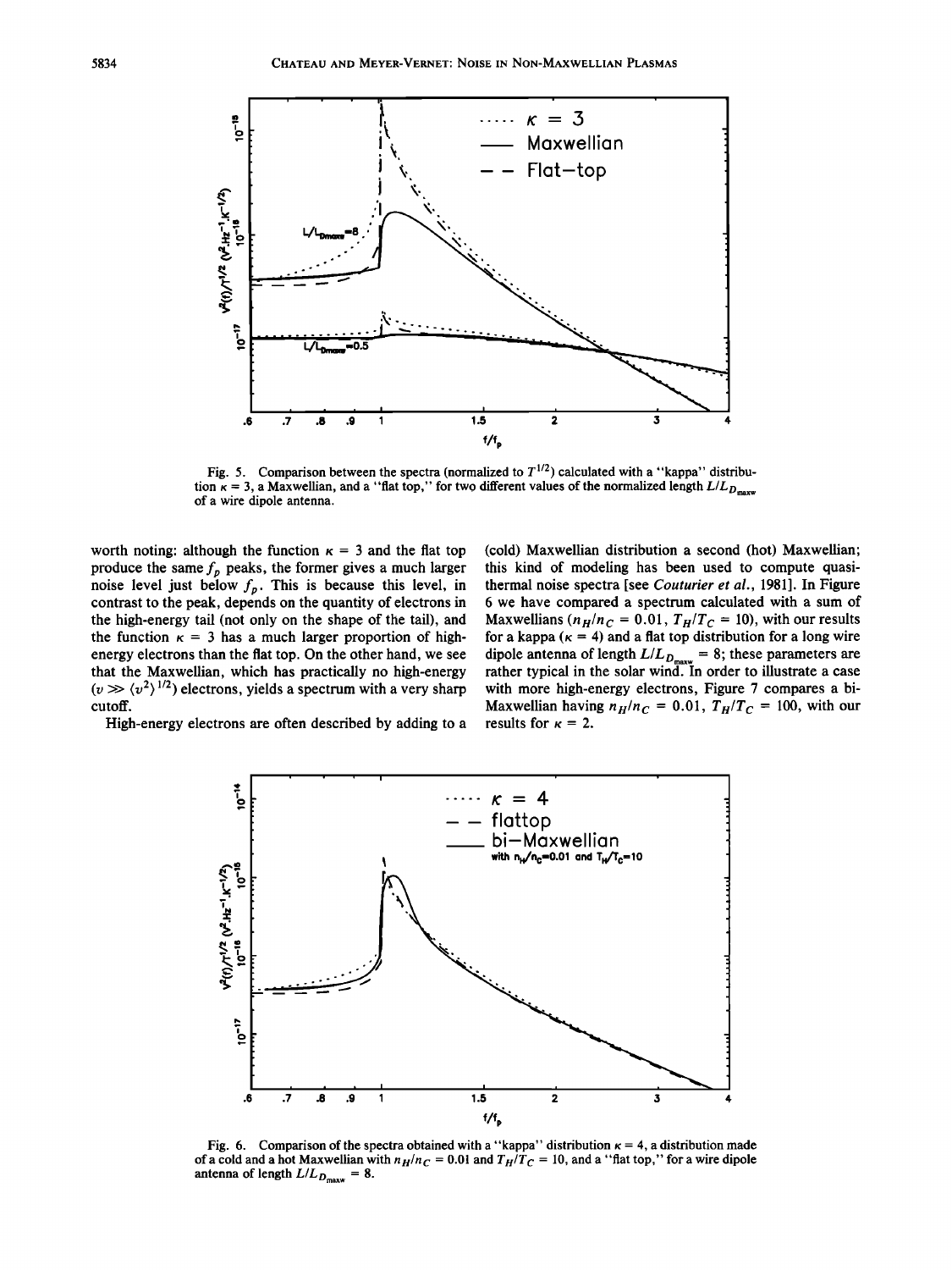

Fig. 7. Comparison of the spectra calculated with a "kappa" distribution  $\kappa = 2$ , and with **a** bi-Maxwellian having  $n_H/n_C = 0.01$  and  $T_H/T_C = 100$ , for a wire dipole antenna of length  $L/L_{D_{\text{max}}} = 8.$ 

**Two important points are worth noting. First, the bi-Maxwellian noise spectra have a peak which is above**  $f_n$  **and less sharp than that obtained with the other functions: as already discussed, this is a generic feature of Maxwellian tails, as compared to power law ones. Second, the kappa**  functions produce higher levels just below  $f_p$  than the other **distributions, which reflects the fact that they have more high-energy electrons; this smooths the cutoff. On the other hand, the flat top, which has few high-energy electrons (even**  though the tail varies as  $v^{-8}$ ) has a low level of noise just below  $f_p$  and thus a sharp cutoff. It is important to note, **however, that, as discussed by Chateau and Meyer-Vernet [1989], these differences are not very important, so that a rather sensitive experiment is necessary to detect them.** 

#### **6. CONCLUSIONS**

**We have derived the following generic properties of the electrostatic noise in a stable isotropic plasma of density n and equivalent electron temperature T (proportional to the mean square velocity, as defined in (8)).** 

1. The high-frequency  $(f \gg f_p)$  noise level on an antenna of length  $L \gg L_D$  varies as

$$
V^2(V^2 Hz^{-1}) \approx 4 \times 10^{-11} T(K) n(m^{-3})/f^3(Hz)L(m)
$$

for a wire dipole and as  $V^2 \propto n \langle v \rangle / \omega^2$  for a double sphere **(see (23) and (24)). Therefore the measurement of this level gives a direct determination of either the pressure or the flux, for any stable distribution function. This result might provide a practical method for measuring one of these quantities at a high rate in space, without having to measure a complete frequency spectrum.** 

2. The low-frequency level  $(f \ll f_p)$  has a plateau which **depends on the low-order moments of the velocity distribution function, e.g., equations (15), (16), and (18). In practice,** 

with either kappa distributions having  $\kappa \geq 4$  or flat-top **distributions (for which the hot electrons do not contribute too much to the equivalent temperature T), this plateau differs from the Maxwellian result by less than about 20%, for practical antenna lengths. In particular, the usual analytic**  expression  $V^2$  ( $V^2$  Hz<sup>-1</sup>)  $\approx$  3.5  $\times$  10<sup>-14</sup>  $T(K)/L(m)n^{1/2}$ **(m -3) [Meyer-Vernet and Perche, 1989] may still be used to obtain an order of magnitude of the equivalent temperature with long wire dipole antennae. If, however, one has a long wire dipole antenna with a sensitive and well-calibrated receiver measuring the whole spectrum, one can first determine n and T precisely from the cutoff and the high**frequency level; then the spectrum below  $f<sub>p</sub>$  can be used to **determine the distribution function at low energies. This might have important applications since the usual electron analyzers have much difficulty in determining low-energy electron parameters.** 

**3. For most practical distributions the peak of the spectrum has a cutoff which determines the plasma frequency, and thus the total electron density. The peak shape strongly depends on the distribution of the high-energy electrons. For a power law tail the peak is nearly exactly at the plasma frequency (in contrast to what happens with a Maxwellian tail). However, the measurement of the high-energy electrons is generally limited by the finite frequency resolution**   $\Delta\omega/\omega$  of the noise receiver, since the peak cannot give any **information on the electrons of velocity**  $v \geq \frac{1}{v^2}{2\Delta \omega}$  $\omega$ )]<sup>1/2</sup>, except if these electrons contribute to the pressure in **an important way.** 

**One might think naively that the fine structure of the peak could be resolved by using a receiver with a sufficient frequency resolution. This is not necessarily true, however, since in practice the spectrum is acquired over a finite time, during which the plasma density fluctuates. When these density fluctuations occur at frequencies much smaller than**